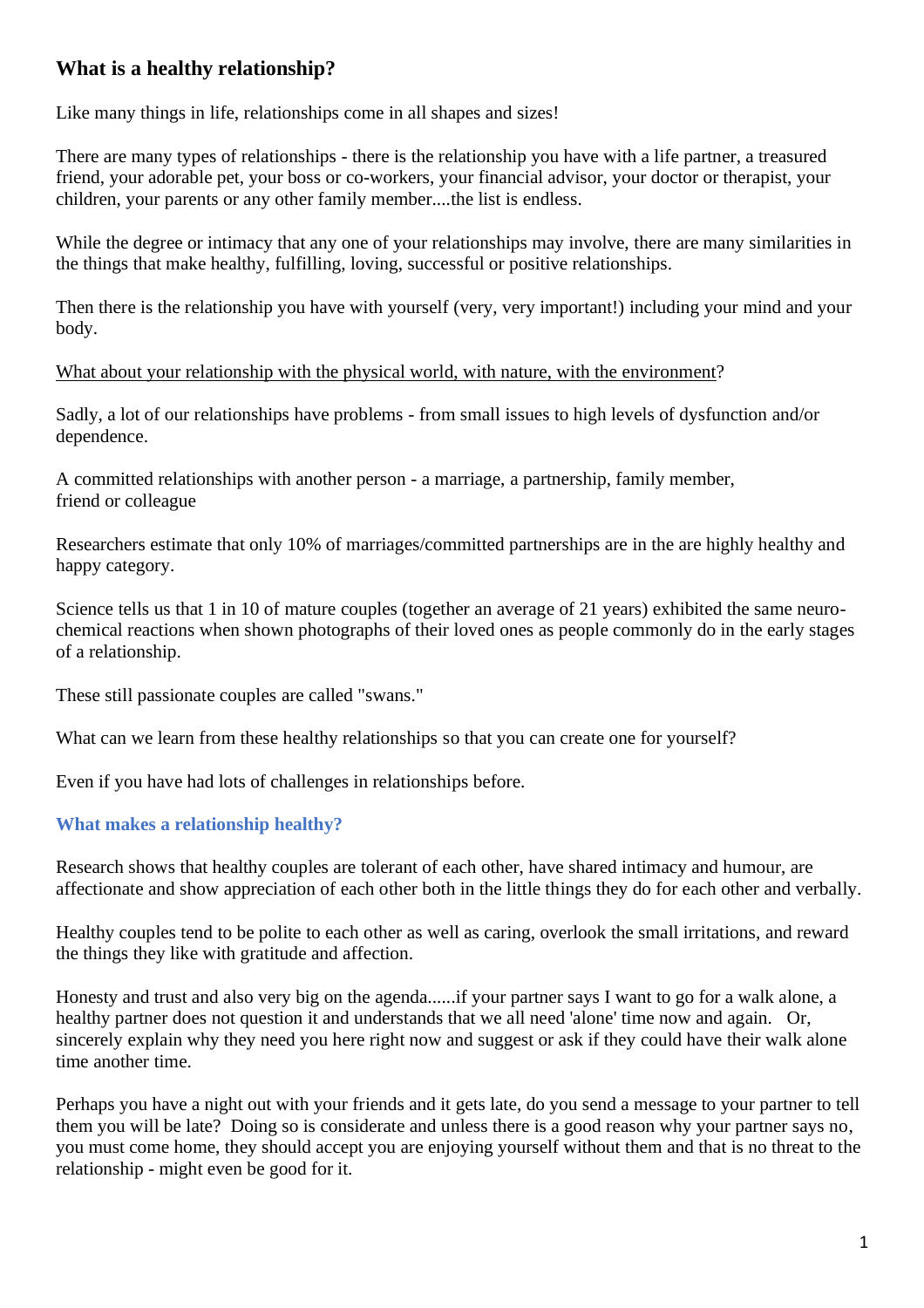Trust is also about shared and open communication about finances, about shared responsibilities, in managing the home, the children and your working lives.

When in a committed relationship, and this certainly includes friendships, the ideal is that we trust that your partner is looking after your interests just as much their own - and you are doing the same for them.

Healthy relationships rarely include jealousy, envy or spite.

If you love and care for another person, you give them the respect they deserve and always give them the benefit of the doubt, don't try to control or blame them.

Being able to talk to each other fairly and honestly, especially when disputes do arise, can go a long way to resolving any issues - and these talks should always be approached with goodwill and a desire that both people get the best outcome.

## **HEALTHY COUPLES, THOUGH, ARE NOT PERFECT PEOPLE.**

They make mistakes just like we all do.

When you make a mistake - acknowledging that mistake, saying you are sorry and considering the effect your mistakes may have on your partner (friend or colleague, parent or child or anyone you are in, or wish to be in, a relationship with) can go a long way to improving your relationship and making it thrive.

## **What does a happy, committed, lasting and loving relationship look like for you?**

It might be a good idea to really think about that - and if you have not had good role models in your life and truly don't know what a healthy relationship is, then now is a great time to starting looking and learning just how healthy, productive, thriving relationships work and what people do to develop them.

If your goal is being in a happy, committed, lasting intimate, friendship or business relationship, the first step is to understand and clearly visualize what that relationship would look like.

Unfortunately, a soul mate, great friend or successful family or work relationship does not just come to you 'on a plate'.

It takes effort - sometimes lots of it as you learn and grow in the way you manage yourself and your relationships.

It is likely that you have not had a lot of role models to show you what a really healthy relationship is.

The kind that makes you content, happy and considerate to your partner and all people in your world and those you meet along the way. The kind that even makes you healthier, happier and more at peace with yourself and the world. The kind of relationship where you are also rewarded with consideration, caring and love

You might even be finding it hard to imagine that kind of relationship.

It might be hard to imagine how you can learn the skills that lead to these types of relationships.

Some things to do that make a difference - this applies to your life partner, friend, colleague or family member.

People in successful relationships understand that things can change, that the relationship can deteriorate, loss can happen.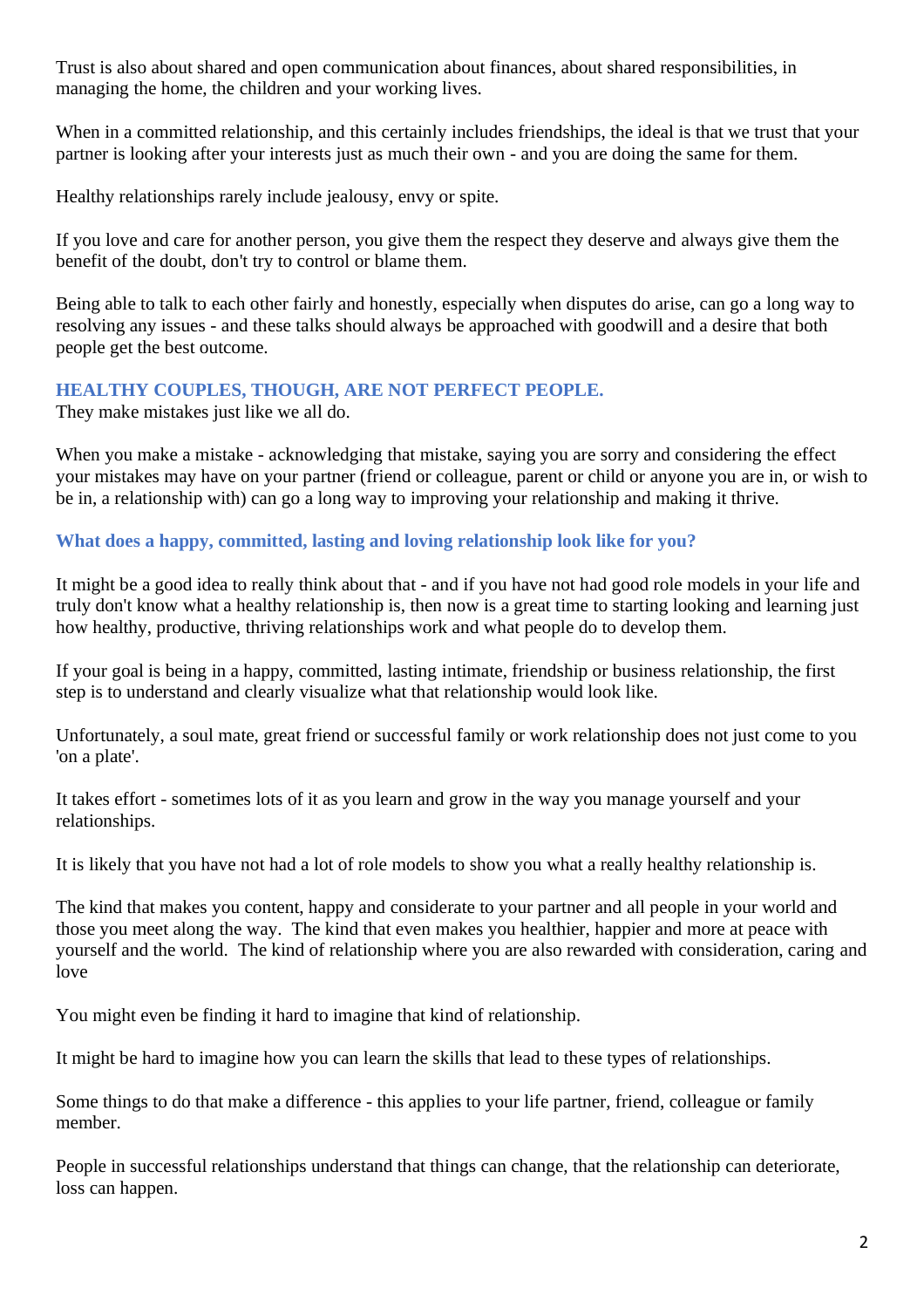## **Active appreciation and gratitude leads to greater personal and shared happiness.**

- 1. Look for and focus on the positive qualities and pay less attention to those you consider negative. We all have faults, flaws, habits that may not be ideal in the eyes of others.
- 2. Appreciation and gratitude (I repeat it here because it is so important). How can you show appreciation and gratitude to others? A simple thank you and a smile can sometimes be enough.

Take the time to do things that make other people feel good, feel better about themselves (and you!!).

Appreciation is critically important.

If you are in 'appreciation mode' about yourself, your partner, your friend, your life - you will be generally happier and more positive and optimistic and this will positively influence every area of your life.

- 3. Look for the positive things in your life right now focus and concentrate on them and share these positive thoughts, feelings and ideas with those you love and care about.
- 4. Trust your loved ones intrinsically this means always giving them the benefit of the doubt when they might do something disappointing or even hurtful. See and believe that it was not intentional or directed at you. Learn not to react with criticism, rejection or attack - instead, find out what happened and why.

You have every right to express how you feel, but be open to their side of the story or explanation. React with love and openness, not with a mean spirit.

5. Try not to hold on to negative feelings.

In poor relationships the other person can often never win.

Even when they try to explain or be nice, they are greeted with negative responses, suspicion, hurt and blame.

This type of response makes it almost impossible for relationships to flourish.

Even if you are feeling sad or upset with your partner or friend, if they try to offer you a loving gesture or a friendly word - take it, accept it and acknowledge it as meant with goodwill. If you still need more time, tell them.

But tell them with a loving gesture or friendly demeanour in return.

The rewards to you and your relationship will grow and flourish.

6. Practice positive thoughts about yourself, what you have and the relationships you have. Actively looks for the good in everything.

Write a list, add to it whenever you think of something positive and look at the list often. Pin it on the bathroom mirror if that helps.

The better you feel about yourself, the happier you are and the more you are likely to contribute to the happiness of your partner and your relationships in general.

When we are sad, depressed, angry, worried or seeing problems at every turn it is almost impossible to be happy or to create happy relationships.

Positive thinking lays the foundation for having fun together - another important characteristic of healthy relationships.

An everyday practice of positivity, we do not concentrate on the flaws of others but instead value strengths.

7. Are you often experiencing anger or anxiety?

Anxiety and anger destroy relationships.

Anger and anxiety come from sadness and fear.

When we are highly anxious and angry we forget that the things we think may not be true. Our rational thoughts are impinged.

These intense emotions can damage our health, stimulate our negative thoughts and make us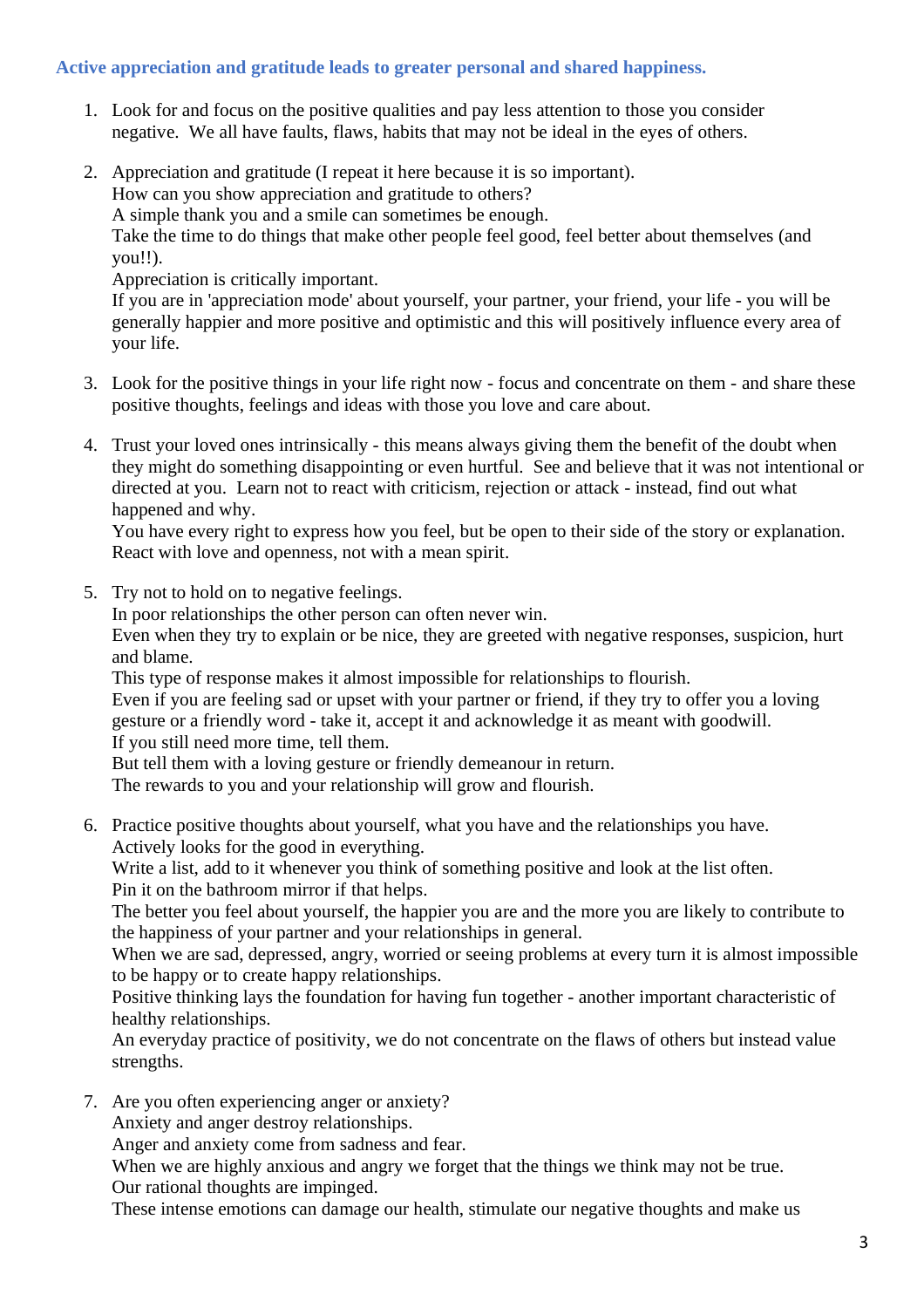unhappy with ourselves and those around us.

Can you control these intense feelings?

If not, I urge you to consider getting professional counselling help through online therapy or face to face counselling.

If counselling is not for you at this stage, try to learn all you can about these emotions and how you can control them. There is an enormous amount of good quality information available for free on the internet - just be careful to look for articles and education from qualified professionals.

Go the library and find some good quality books on healthy relationships.

Practice the things you learn and work hard at it.

You will be well rewarded for your efforts to be a better person and make your world, and that of those you love and care for a better place.

This is the environment where happiness and successful relationships flourish.

8. Do something nice (loving, caring) for someone else.

This exercise can be very simple.

Tell someone you like their dress, notice a new haircut and compliment them, do the dishes without being asked.

Ask a colleague if they need some help with their work, give your elderly parent a hug (they might not have had one for a while), tell your child or partner you love them and that you are very proud of them - spontaneously and for no particular reason.

Think of some examples of what you could do for someone who is important to you, without expecting anything in return.

Always give the benefit of the doubt.

9. Suspicion and mistrust destroys relationships.

If suspicion and mistrust are validated by the actions of the other person, perhaps you may need to consider the value of that relationship to you and by all means value yourself and your judgements but please try very hard not to jump to suspicion and mistrust first, second or even third.

When these negative emotions are in the forefront, it makes it almost impossible for you to 'see' the positive alternative, to see or accept a gesture of love or friendship.

This response puts up enormous barriers to healthy, happy relationships.

10. Give yourself a gift.

No, not a material gift.

Give yourself the gift of letting go, just for a moment to start with, of feelings of resentment,

rejection, loneliness, disappointment, abandonment or emptiness.

Maybe your partner has acted badly, has been mean, distant or just everyday clueless.

And you need to be appreciated.

Of course you do, and you deserve to be.

Right now, you may be struggling to see anything positive about your partner, you may be struggling to appreciate one or more of the relationships you have.

Your children may be driving you nuts, your co-worker might be full of whinges and 'all about them' and you are heartily sick of it, your best friend might not have called you for ages yet you know he has been in touch with others and you are feeling rejected.

These are all valid feelings, feel them, then let them go. (easier said, I know, but give it a try). Activate positivity, banish blame, allow forgiveness, give the benefit of the doubt.

Practising letting go and being positive can give enormous rewards for your and your relationship.

### 11. Say it out aloud.

Share how you are feeling with others.

Hopefully, before it becomes or causes a problem.

It is ok to say, just out of the blue: 'I am feeling grumpy today, i think I need some time to myself' or 'I am feeling grumpy today, I really need some quality time and support with you, do you think you could do that for me?"

Maybe you might say to your co-worker: 'I am not feeling confident with this project, can you help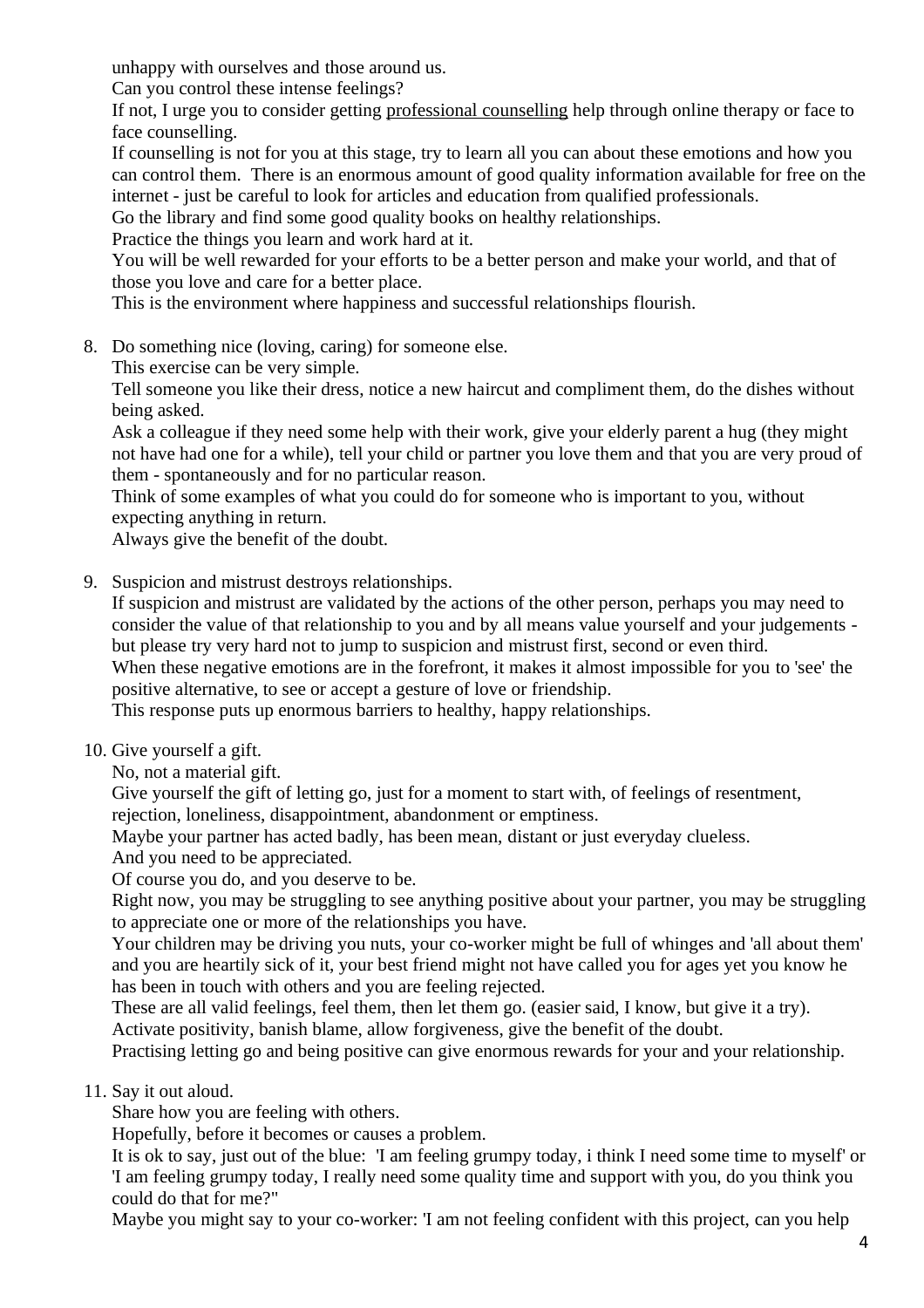me understand it better? When you have time? or 'I am feeling very low today, I might not work at my best, but I will try hard. I hope you can understand."

And very importantly, say the positive feelings out loud too.

You might be pottering about your everyday tasks and suddenly feel a rush of love for your partner. Tell them, tell them now. 'Hey you, I just wanted to say I love you'.

Send them a text, an email, a letter or a note.

Phone that friend and tell them you miss them, if that is what you are feeling.

If you are feeling unappreciated, say so.

Not in anger or bitterness or in an anxious way.

Something like: 'I am feel unappreciated right now, so I thought I would tell you how I am feeling."

It is true that if you don't get the appreciation or even the acknowledgement of your feelings in a positive way from those you love and care about most of the time, then you may need to look deeper into the reasons why.

Professional counselling can be a valuable tool to dig deeper into what is going on for you and your relationships.

12. It is OK to be wrong. You don't always have to be right (really!)

You should accept that for others and they should accept that in you.

Feeling that you are always right is like pouring oil onto a flame..

It is you who suffers the most and can make quite simple situations turn into bigger problems.

#### 13. Appreciate yourself.

List some of your best traits and characteristics.

Develop an appreciation of who you are, what you believe you do well and how you can work on some areas you are not so happy with.

Create an environment where you are open to change, to learning, to appreciation and gratitude, to positive reinforcement, to acceptance.

What else can you learn to appreciate in yourself and those around you?

Have a think about that, make a habit of thinking about these things to improve your own positivity, love and growth.

14. Take notice - look for, notice and acknowledge the best in your partner and in all of the relationships in your life. Practice telling them.

Take note of how they respond when you show your love, your appreciation and gratitude. Show thanks, be genuine.

15. Look at how you can change the focus of your own outlook.

When you don't get that positive comment when you think you should.

Be patient, and tell yourself you know they do appreciate what you have done, but it just hasn't occurred to them to say so this time.

Be forgiving, be tolerant.

If this happens too often, then say how you feel. 'Sometimes it would be really nice if you could tell me when you think I have done well, I would really appreciate hearing it'. I hope I do the same for you.

You can get wonderful rewards if you do these things and practice these skills.

I hope some of these ideas resonate with you and you can make the effort to work on improving your thoughts and actions, and your responses.

On learning, growing and developing a more positive outlook.

These ideas, implemented, can go a long way towards improving the quality of all of your relationships. It is very often worth the effort of working on yourself alone and together.